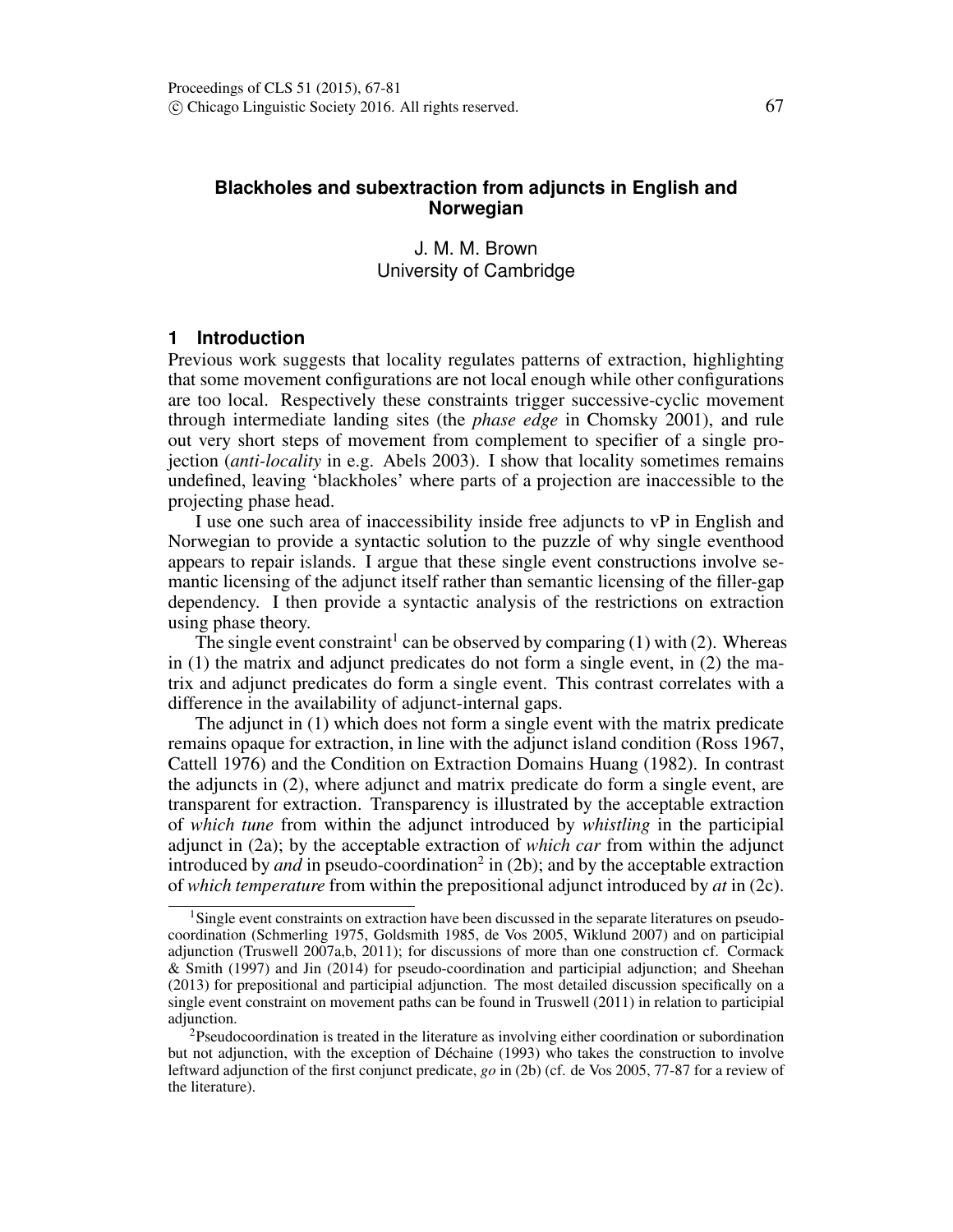(1) English: non-single event

\*Which celebrity did Mary eat an ice cream before she saw \_? (cf. Huang 1982, 503)

- (2) English: single event
	- a. Which tune did Monica arrive whistling \_?
		- (cf. Borgonovo & Neeleman 2000, (3a,b),200; Truswell 2011)
	- b. Which car did Mary go and buy \_?

(cf. Ross 1967, (4.108a–c),170)

c. Which temperature did Monica wash the jeans at \_?

(cf. Sheehan 2013, (16a))

Examples (3) and (4) suggest that the same contrast is found in Norwegian: subextraction from the adjunct is ill-formed in the non-single event construction in (3) but well-formed in the single event constructions in (4). Furthermore, the literature on extraction from within pseudo-coordinate constructions across languages (cf. Kjeldahl 2010, Wiklund 2007), and the more limited discussions on extraction from within participial constructions (Truswell 2011, Fabregas & Jiménez-Fernández 2015) suggest that some of the transparent constructions in (2) and (4) are found more widely in at least Danish, Swedish and Spanish.

(3) Norwegian: non-single event

\*Hvilken stjerne spiste Marit en iskrem which celebrity ate Mary an ice-cream before she saw før hun så \_?

- (4) Norwegian: single event
	- a. Hvilken sang ankom Monika plystrende på \_? which song arrived Monica whistling on

(cf. also Truswell 2011, (26), 195)

- b. Hvilken bil dro Marit og kjøpte \_? which car went Mary and bought
- c. Hvilken temperatur vasket John olabuksene på \_? which temperature washed John jeans.the on

(p.c. Marius Jøhndahl, Kari Kinn)

The paper is organized as follows. Section 2 reviews previous accounts. Section 3 uses adverb scope tests to show that opacity correlates with position of merger: while the opaque adjunct in (1) merges with a projection of a phase head (vP), the transparent adjuncts in (2) merge with a projection of a non-phase head (VP). Section 4 uses phase theory to provide a unified analysis: some nodes remain inaccessible to projecting phase heads.

# **2 Previous analyses**

Previous analyses of the transparent constructions in (2) (i) introduce redundant semantic units into the syntax, e.g. in the lexicon de Vos (2005) or in Narrow Syntax (Wiklund 2007, Fabregas & Jiménez-Fernández 2015); (ii) advocate a partially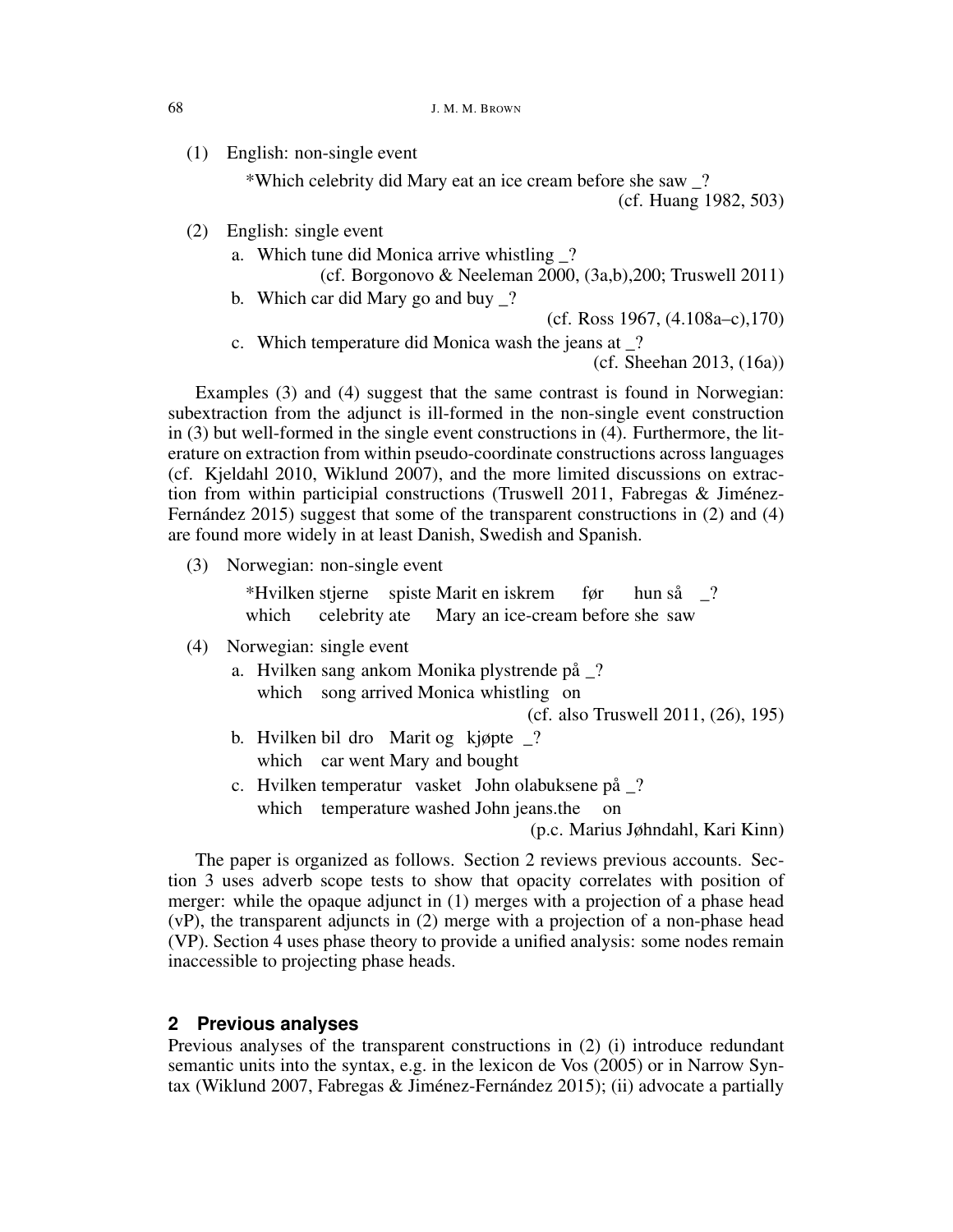semantic account, raising issues about how the syntactic or semantic nature of individual phenomena is decided (Truswell 2007a,b, 2011); or (iii) are wholly syntactic and do not introduce non-syntactic features into the syntax, but have technical shortcomings (e.g. Borgonovo & Neeleman 2000; shown in Truswell 2011, fn.11, 30, Sheehan 2013).

## **2.1 Semantic units in syntax**

The accounts of pseudo-coordination in both de Vos (2005) and Wiklund (2007) use semantic units in the syntax to restrict the position of merger of the adjunct. In neither case is pseudo-coordination taken to involve true coordination. The contrast of pseudo-coordination with true coordination can be seen by tests including distributive diagnostics (cf. de Vos (2005) for further diagnostics). The input conditions on the distributive operator *both* in (5) require two events. In (5a) this condition is met and the resulting sentence is felicitous. In (5b) in contrast this condition is not met and the resultant sentence is not felicitous.

## (5) Distributivity

- a. Which car did Mary both buy  $\equiv$  and sell  $\equiv$ ?
- b.  $\#$  Which car did Mary both go and buy ?

(cf. de Vos 2005, 41)

De Vos (2005) places the semantic units in the lexicon in the form of eventstructural features, and uses these features to restrict which elements can be merged into a coordinate structure which forms a complex head. Extraction from within a conjunct in pseudo-coordination is then only an illusion, as the internal argument is selected by the complex head as a whole. These features are redundant as they appear in addition to the event semantics in the semantic module. Predicates are conjoined to form complex heads, the combination of which selects the internal argument. The features act to restrict which verbs can be conjoined to form complex heads. For pseudo-coordination, the combination has the effect of allowing the internal argument to be extracted without requiring an element to be asymmetrically extracted from within a coordinate island, thereby avoiding a violation of Ross' (1967) Coordinate Structure Constraint.



Extension to participial adjuncts could be possible, provided a covert coordinator introduces the participial adjunct (cf. Cormack & Smith 1997, also section (4) of the present work). However the event-structural restrictions on participial adjunction appear to be quite different; Truswell (2007a) notes that in participial adjunction, the matrix predicate denotes the culmination point, while the adjoined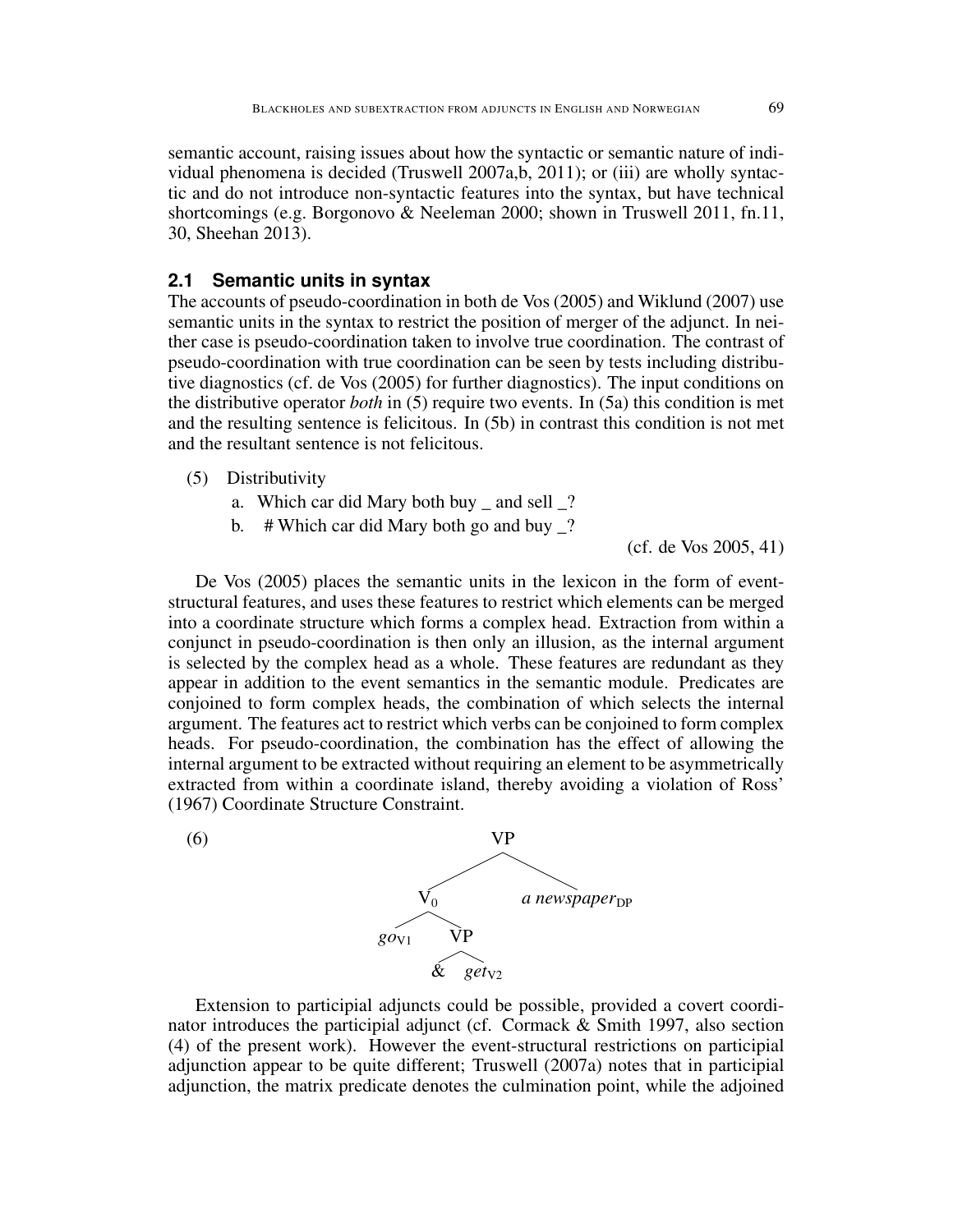predicate contributes the preparatory process. This division contrasts with pseudocoordination, where the first conjunct does not denote the culmination point. Such a difference would be difficult to capture if the same head, taking the same scope, were involved in both constructions.

More importantly however, the complex head account strictly prohibits internal arguments to either predicate being realized within the structure, thereby failing to derive examples like (7), where *a knife* intervenes between the first verb *take* and *and*. I leave the question open of whether extraction is possible from within the first predicate in this construction. Some informants suggest that extraction requires a covert preposition, cf.  $(7c)^3$ .

- (7) Extraction from within both predicates
	- a. Which steak did Lizzie take a knife and hack \_ to pieces.
	- b. Lizzie took the knife and hacked the steak to pieces?

(based on Schmerling 1975, (33),217)

c. ? Which knife did Lizzie take \_ and hack the steak to pieces (with)?

Examples like (7a) also present a problem if the semantic units are placed in Narrow Syntax, e.g. by means of a templatic structure like that of Ramchand (1997, 2008). Such an analysis again places syntactic restrictions on which elements can be merged into which structures, allowing pseudo-coordination and participial adjunction to be analysed as involving some kind of transparent configuration, e.g. CPsubordination in the case of pseudo-coordination (cf. Wiklund 2007 for an analysis of pseudo-coordination within this framework, and Fabregas & Jiménez-Fernández 2015 for an analysis of participial adjuncts).

# **2.2 Partially semantic account**

In contrast, Truswell (2011) introduces a filter in the discourse module which directly licenses movement in single event constructions, by repairing movement violations provided that a particular condition, the Single Event Grouping Condition in (8), is met.

(8) Single Event Grouping condition

An instance of *wh*-movement is legitimate only if the minimal constituent containing the head and the foot of the chain can be construed as describing a single *event grouping*.

(Truswell, 2011, (6),157)

Where *event grouping* is defined as in (9):

(9) Event Grouping

An *event grouping*  $\varepsilon$  is a set of core events and/or extended events  $[e_1,$  $\ldots$ ,  $e_n$ ] such that:

a. Every two events  $e_1, e_2 \in \varepsilon$  overlap spatiotemporally;

<sup>3</sup>Thanks to David Willis, Adam Ledgeway, and particularly Andrew Cooper, for discussion of this intuition.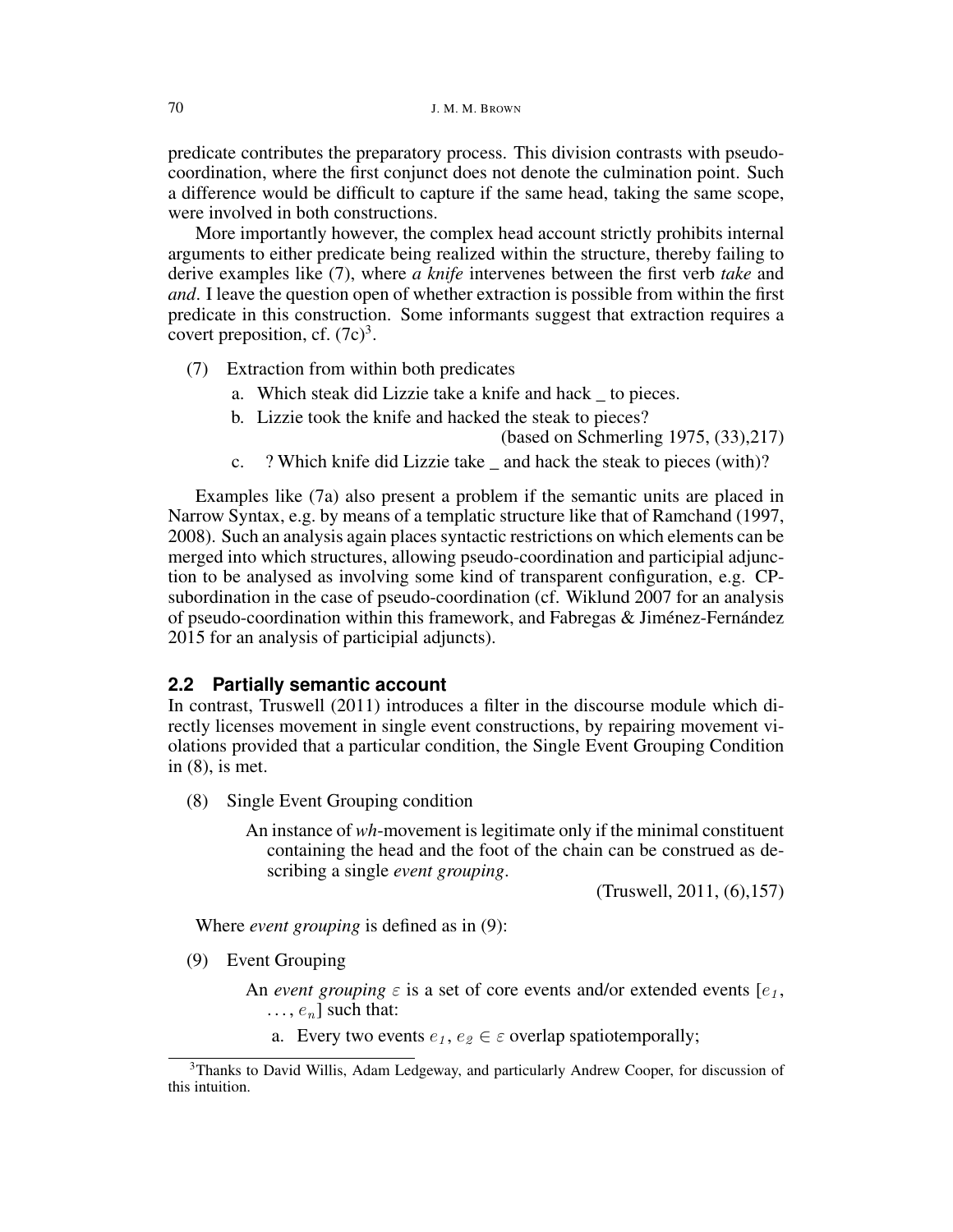and *agentivity* is defined as in (10):

#### (10) Agentivity in Truswell (2011)

An event e is *agentive* iff:

- a. e is an atomic event, and one of the participants in e is an agent;
- b. e consists of subevents  $e_1, \ldots, e_n$ , and one of the participants in the initial subevent  $e_1$  is an agent.

(Truswell, 2011, (66),158)

Truswell (2011) only discusses participial adjunction, but can be straightforwardly extended to pseudo-coordination which involves single events with a single shared agent. Equally, the prepositional adjunct in (2c) does not introduce an additional agent.

Technically however, formalisation of the single event constraint in terms of agentivity faces empirical issues. The Single Event Grouping Condition requires aspectual classes traditionally defined in terms of telicity (accomplishment/achievement) to be recast in terms of agentivity: accomplishments are agentive, whereas achievements are non-agentive (cf. Truswell 2011, esp. 98–103). Formulating the semantic requirement for extraction in terms of agentivity however causes problems when examples like (11) and (12) are considered.

In (11), adding the object *the YMCA* to the matrix predicate *dance* results in a more acceptable sentence, regardless of the fact that agentivity has not changed. This effect is possibly due to a garden path effect in (11a) where the first possible position for a gap (following *dance*) is not the intended gap.

- (11) Acceptability of extraction from within adjuncts to telic matrix predicates
	- a. \* What does John dance  $\theta$  screaming  $\theta$  \_?

(Truswell, 2011, (73), 163-165)

b. What did John dance the YMCA $_{\theta}$  screaming $_{\theta}$  \_?

In (12), transparent adjuncts are intuitively unacceptable when combined with atelic matrix predicates, regardless of the agentivity of the adjoined predicate. (12) illustrates unacceptability of extraction from within a phrase adjoined to the atelic non-agentive predicate *shiver*, both when the adjoined predicate is nonagentive, e.g. *sitting on* in (12a), and when the adjoined predicate is agentive, e.g. *whistling* in (12b). Here the Single Event Grouping Condition wrongly predicts both cases of extraction to be well-formed. (12) suggests that the distinction relies on eventstructural notions of telicity rather than on agentivity.

- (12) Unacceptability of extraction from within adjuncts to atelic matrix predicates
	- a. \* Which tune did Mary shiver $\theta$  whistling $\theta$ ?
	- b. \* Which chair did Mary shiver $_\theta$  sitting on $_\theta$ ?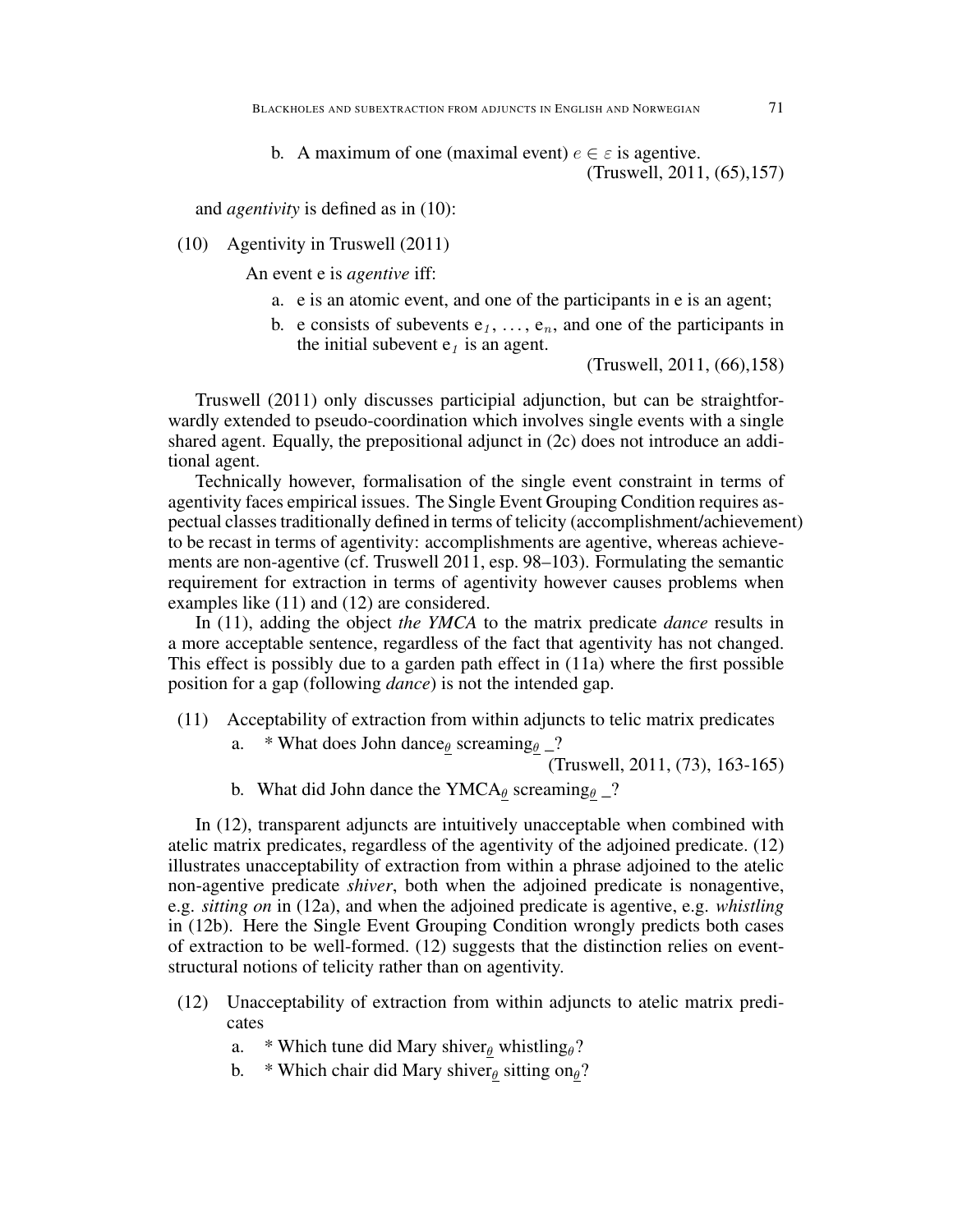Although Truswell (2011) places the Single Event Grouping condition in a postsyntactic module, avoiding a violation of the autonomy of syntax, such a condition can only cover a subset of movement configurations. For instance, while regular cases of *wh*-movement from within a matrix predicate such as (13) trivially satisfy a condition requiring that movement paths delimit a consitutent that can be construed as describing a single event, across-the-board movement from within coordinate structures fails to satisfy the condition. Even with an asymmetrical coordinate structure, at least one of the conjuncts will be positioned in such a way that the Spec-CP landing site of *which picture* and the conjunct-internal gap will fail to form a constituent to the exclusion of the other conjunct, meaning that the minimal constituent containing both the head and foot of the movement chain will contain both conjuncts and therefore more than one event. Such a situation violates the Single Event Grouping Condition which should lead to unacceptability, contrary to fact, cf. acceptable (14).

(13) Trivially single event

Which picture did Mary paint \_?

(14) Acceptable extraction across two events

Which picture did Mary paint and Susan buy ?

Failure to capture configurations like across-the-board movement means that a semantic filter for apparently-semantically licensed movement nonetheless requires a different type of explanation for other movement configurations. A nonunified account of movement configurations in turn raises non-trivial challenges about how the syntactic, semantic or discourse nature of individual extraction phenomena should be determined.

## **2.3 Syntactic analyses**

An alternative to introducing redundant semantic units into the syntax is to base the analysis around the position of adjunction and derive differences in extraction syntactically from the differences in position.

This approach can be seen in the Condition on Extraction domains Huang (1982): projections are split up into two heights. An element can be merged low, as a sister to the head. The element is then a complement, satisfies a government relation with the head and allows subextraction. Alternatively an element can be merged high, to the maximal projection of the head. The element is then a modifier, is not in a government relation with the head and does not allow subextraction.

Borgonovo & Neeleman (2000) apply this height difference to transparent participial adjuncts by attempting to reduce transparent adjunction to the set of complements of a restricted class of predicates, namely reflexive predicates.

However, Truswell (2011) notes that such a restriction is descriptively inadequate. In (15), the participial adjunct does not occur with a reflexive predicate, and yet subextraction of *what* is possible.

(15) What did John drive Mary crazy [whistling \_]?

(Truswell, 2011, (44a), fn.11, p.30)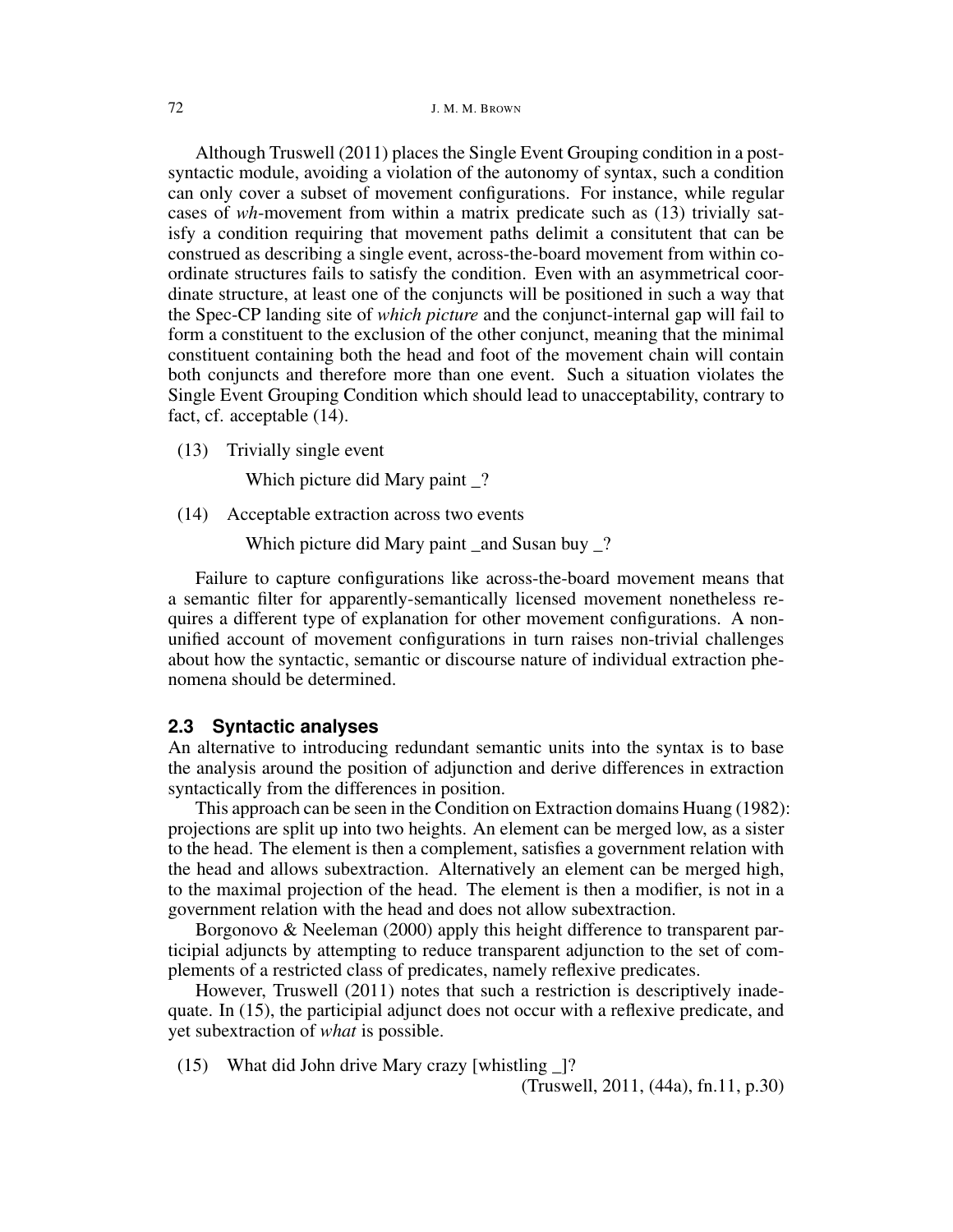Sheehan (2013) in contrast provides an analysis that maintains both types of complement in (1) and (2a) as adjuncts, and reduces the contrast to late and early adjunction. This analysis of extraction requires stipulating that adjuncts to phase heads beyond the canonical phase heads v and C involve late merger, and therefore constitute strong islands, while adjunction to non-phase heads involves early merger, meaning that the adjunct is transparent. This analysis both underlines the importance of phasality in determining opacity and transparency and has the advantage of avoiding a partially semantic account of movement.

In the present paper, I present a syntactic alternative based on feature licensing which maintains the importance of phasality for extraction configurations while avoiding the stipulation linking late merger to opacity. The analysis accounts for extraction patterns in a way that does not require redundant semantic units in the syntax, and is also general enough to potentially capture the range of movement configurations beyond both single event constructions and adjunct configurations.

## **3 Two positions of adjunction**

In sections (3) and (4), I outline an account which distinguishes semantic licensing of adjuncts and syntactic licensing of gaps. First, I show two positions of adjunction. Second, I show how nodes within adjuncts to maximal projections of phase heads are inaccessible to the projecting phase head.

This section focuses on licensing of the adjunct. Rather than transparency being directly linked to semantic interpretation, I argue that both transparency and singleeventhood are otherwise unrelated effects of the position of adjunction. Specifically, the opaque non-single event construction in (1) involves merger with a projection of a phase head (vP), while the transparent single event constructions in (2) involve merger with a projection of a non-phase head (VP).

The existence of an interpretational difference between transparent and opaque adjuncts is clear: while the opaque adjunct in (1) situates two separate events in relation to each other, the participial and pseudo-coordinate constructions in (2a) and (2b) modify aspect within a single event. Truswell (2007a) for instance notes that participial adjuncts denote the preparatory process in a tripartite event structure of preparatory process, culmination point and consequent state, and co-occur with achievement predicates in the matrix clause. Similarly, pseudo-coordination has been described, generally through the first conjunct predicate, as marking PRIOR-ITY (e.g. Schmerling 1975), durative aspect (e.g. Ebert 2000, 605), progressive aspect (Platzack 1979), inceptive aspect (e.g. Wiklund 2007, esp. 127) and ingressive aspect (e.g. Darnell 2008, 264). Finally, Sheehan (2013) observes that transparent prepositional adjuncts, cf. (2c), are restricted to low readings.

Besides interpretational differences, the opaque (1) and transparent (2) constructions can also be distinguished syntactically in terms of their position of base generation.

Adverb scope tests suggest that the opaque non-single event constructions in (1) are vP-adjuncts while the transparent single event constructions in (2) are VPadjuncts. In (16) and (18), the subject-oriented adverb *reluctantly* can scope either over the first predicate, or over the matrix-adjunct complex as a whole, suggesting that neither adjunct is merged higher than vP. However while the VP-adjunct *loudly*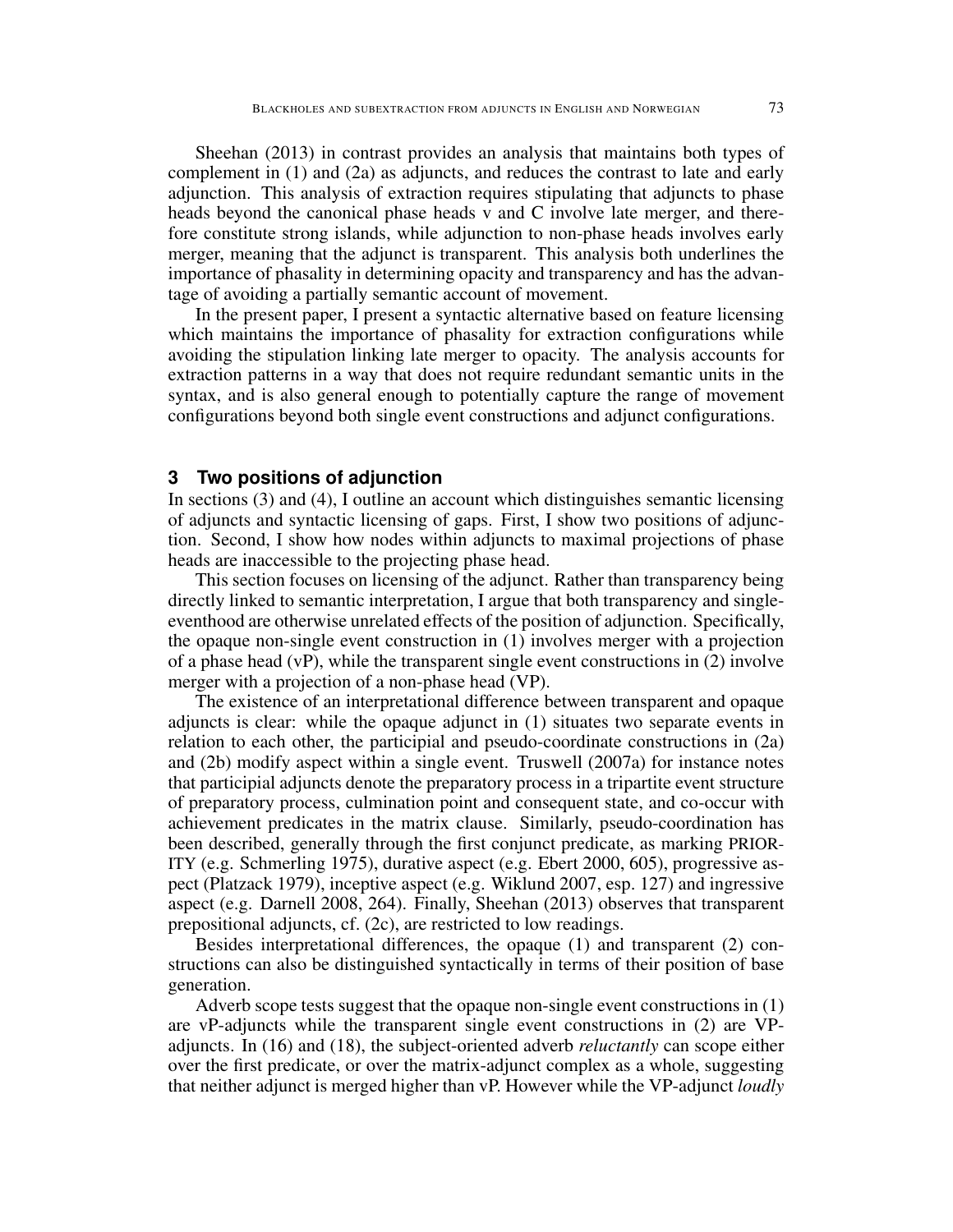can modify the transparent matrix predicate-adjunct complex as a whole in (19), suggesting merger below the adjunction site of *loudly*, e.g. to VP, *loudly* cannot scope over the opaque matrix predicate-adjunct complex in (17), suggesting merger to a position higher than VP but lower than the position of adjunction of *reluctantly*, e.g. to vP.

- (16) Mary reluctantly ate an ice cream before she whistled the national anthem.
- (17) # Mary loudly ate an ice cream before she whistled the national anthem.
- (18) a. Monica reluctantly arrived whistling the national anthem.
	- b. Monica reluctantly washed the jeans at 60 degrees.
	- c. Mary reluctantly went and bought the car.
- (19) a. Monica loudly arrived whistling the national anthem.
	- b. Mary loudly went and bought the car.
	- c. Monica loudly washed the jeans at 60 degrees.

The different behaviour of the constructions in (1) and (2) with respect to adverb scope tests (16-19) suggests that rather than semantic interpretation regulating transparency, semantic interpretation is a result of the position of adjunction. Semantic constraints on adjunction can be captured under a scope-based account of adjunct licensing such as Ernst (2002), where adjunction is not regulated in the syntax but is instead derived through scope relations in the semantics. For instance, adjuncts forming single events with the matrix predicate will merge low (VP) according to Ernst (2002), while adjuncts that do not form single events with the matrix predicate will merge with a predicational layer higher than VP.

Differentiating between the licensing of adjuncts and movement paths requires two separate theories. In the present account, the semantics licenses the position of adjunction, meaning that differences in acceptability will occur between infelicitous and ill-formed sentences. Where no extraction has taken place, an incorrect position of adjunction will result in semantic infelicity, as the mismatch will require coercion of the adjunct to satisfy the semantics of the adjunction site. If subextraction does take place however, the violation will be syntactic. In this case, semantic coercion will have no repairing effect and the sentence will be ill-formed $4$ .

A full formalization of the licensing of adjuncts in single and non-single event constructions in (1) and (2) is left open for future work. One possible direction for formalizing licensing constraints on single events however involves aspectual operators. Formally, Ernst (2002) suggests that the VP-layer be represented in terms of

<sup>4</sup>Thus a many-way contrast in acceptability is expected including (i) felicitous and well-formed sentences (e.g. interrogative sentences involving subextraction from adjuncts forming single events with the matrix predicate); (ii) infelicitous but well-formed sentences (e.g. declarative sentences without subextraction where adjuncts failing to satisfy the semantic constraints on single eventhood are merged at VP and must therefore undergo coercion in the semantics resulting in a (not total) reduction in acceptability); and (iii) ill-formed sentences (e.g. interrogative sentences involving subextraction from adjuncts in non-single event constructions where adjunction is to vP). The question of how this hierarchy maps to actual results of judgment experiments is left open in the present work.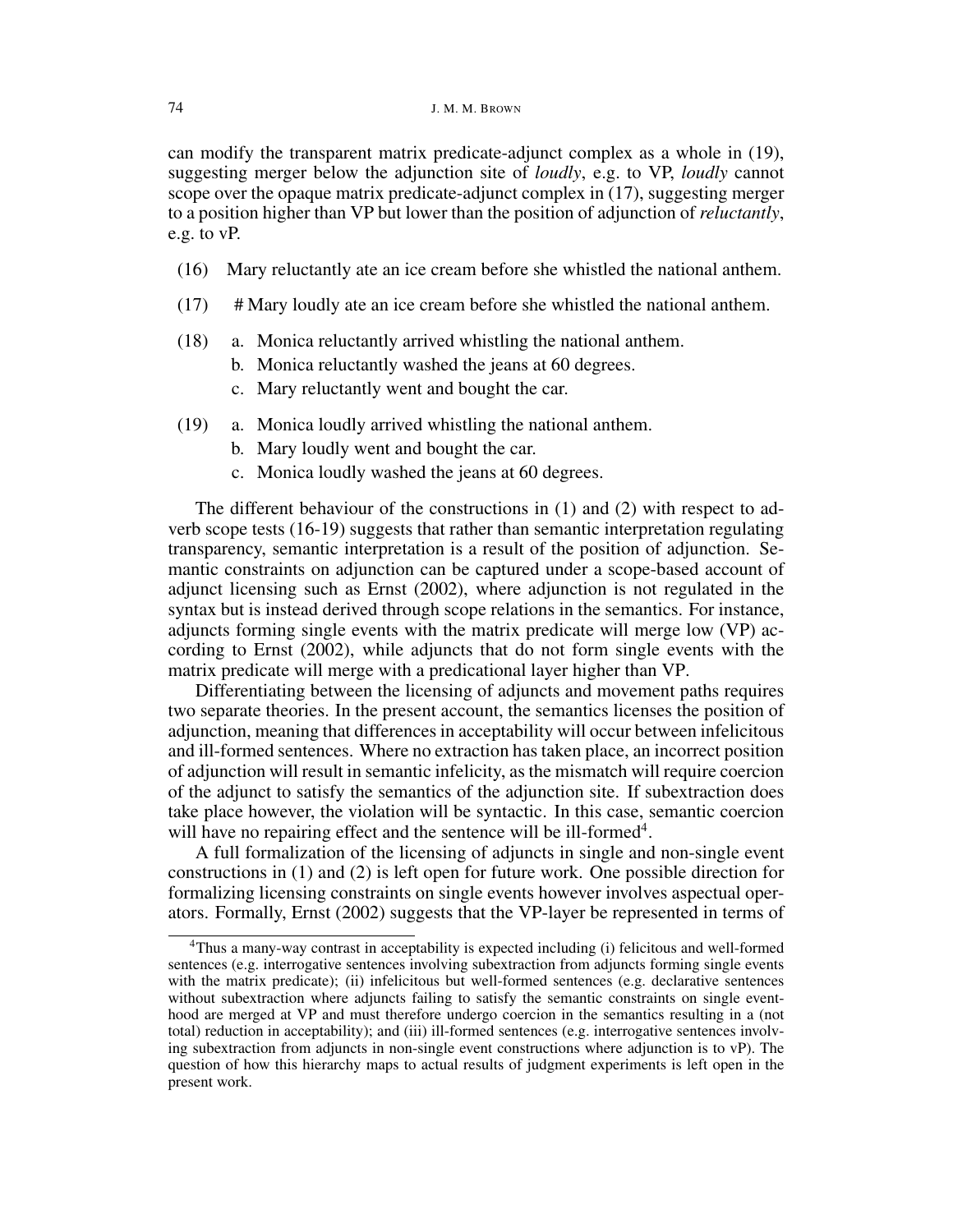aspect shift in a network of aspectual operators (cf. de Swart 1998, Moens & Steedman 1988). Potentially the semantic representation of the head of the adjunct in the single event construction could be represented as an aspectual operator that typeshifts between types in an aspectual network. The null preposition introducing the participial adjunct in (2a) could denote PROG in the framework of de Swart (1998), introducing a preparatory process. In contrast, pseudo-coordinate *and* in (2b) could denote ADD-CUL in de Swart (1998), serving to add a culmination point.

The second question of how to license extraction is the focus of this paper. Until now, I have followed the claim in Truswell (2011) that the movement puzzle requires formalizing single event constraints on extraction. However distinguishing between licensing of adjunct and of movement paths suggests that the movement puzzle can be viewed from a purely syntactic point of view: why are transparency and opacity contrastively linked to certain positions of merger? Specifically why can extraction take place from within adjuncts to maximal projections of non-phase heads but not from within adjuncts to maximal projections of phase heads?

The relevant contrast is summarized in the diagram in (20), where underlined nodes can be targeted for *wh*-movement to sentence-initial position, whereas double underlined words cannot be targeted. In Section 4, I derive the unavailability of gaps within free adjuncts to maximal projections of phase heads, here vP, using phase theory.

(20)



## **4 Phase theory account**

Phase theory (Chomsky 2000, 2001) derives (20) under a *c*-command definition of Agree such as (21).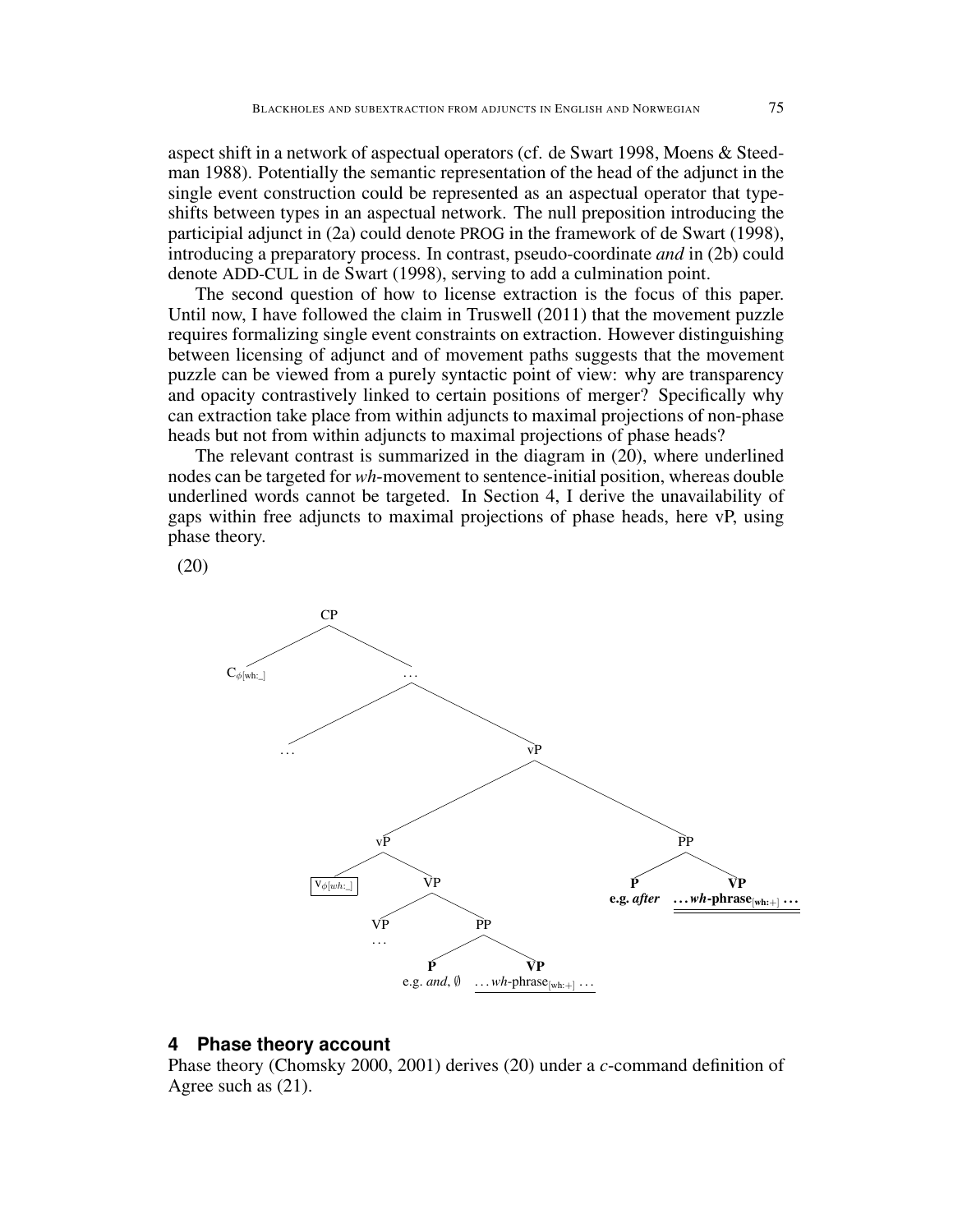(21) Agree

An interpretable feature stands in an Agree relation with an uninterpretable feature iff the interpretable feature  $c$ -commands<sup>5</sup> the uninterpretable feature within the same projection.

As standard, each phase head  $\phi$  is assumed to contain uninterpretable copies of all the features in the derivation. These uninterpretable features must be checked under an Agree relation in order for the Principle of Full Interpretation to be satisfied and for the derivation to converge. In order for all uninterpretable features to be checked, a phase head  $\phi$  probes its complement, i.e. those nodes *c*-commanded by  $\phi$ that have not yet been spelled out. Where an interpretable copy is found, movement is triggered to a position from which that interpretable feature will *c*-command the uninterpretable feature on  $\phi$ , i.e. to Spec- $\phi$ P. From the specifier position, the uninterpretable feature on the projecting phase head is checked. In specifier position, the interpretable feature also escapes spellout of the complement of  $\phi$ , meaning that the uninterpretable feature stays in the derivation and can check, and finally value, uninterpretable features on higher phase heads.

A consequence of (21) is that [wh: ] on  $v_{\phi}$  cannot be checked in subextraction from vP-adjuncts as (i) nodes internal to vP-adjuncts (double underlined in (20) and (22)) do not *c*-command  $v_{\phi}$  from their in-situ position; and (ii)  $v_{\phi}$  cannot trigger movement to an alternative Spec-vP node that does *c*-command  $v_{\phi}$ , as nodes internal to vP-adjuncts are not *c*-commanded by  $v_{\phi}$ . Subextraction from vP-adjuncts therefore violates the Principle of Full Interpretation and the derivation fails to converge. (22) illustrates the ill-formed subextraction from within an adjunct to phase head  $v_{\phi}$ .

<sup>5</sup>*C*-command rather than asymmetric *c*-command allows for anti-locality effects where the sister node to a phase head must remain immobile, cf. Abels (2003) for discussion of anti-locality.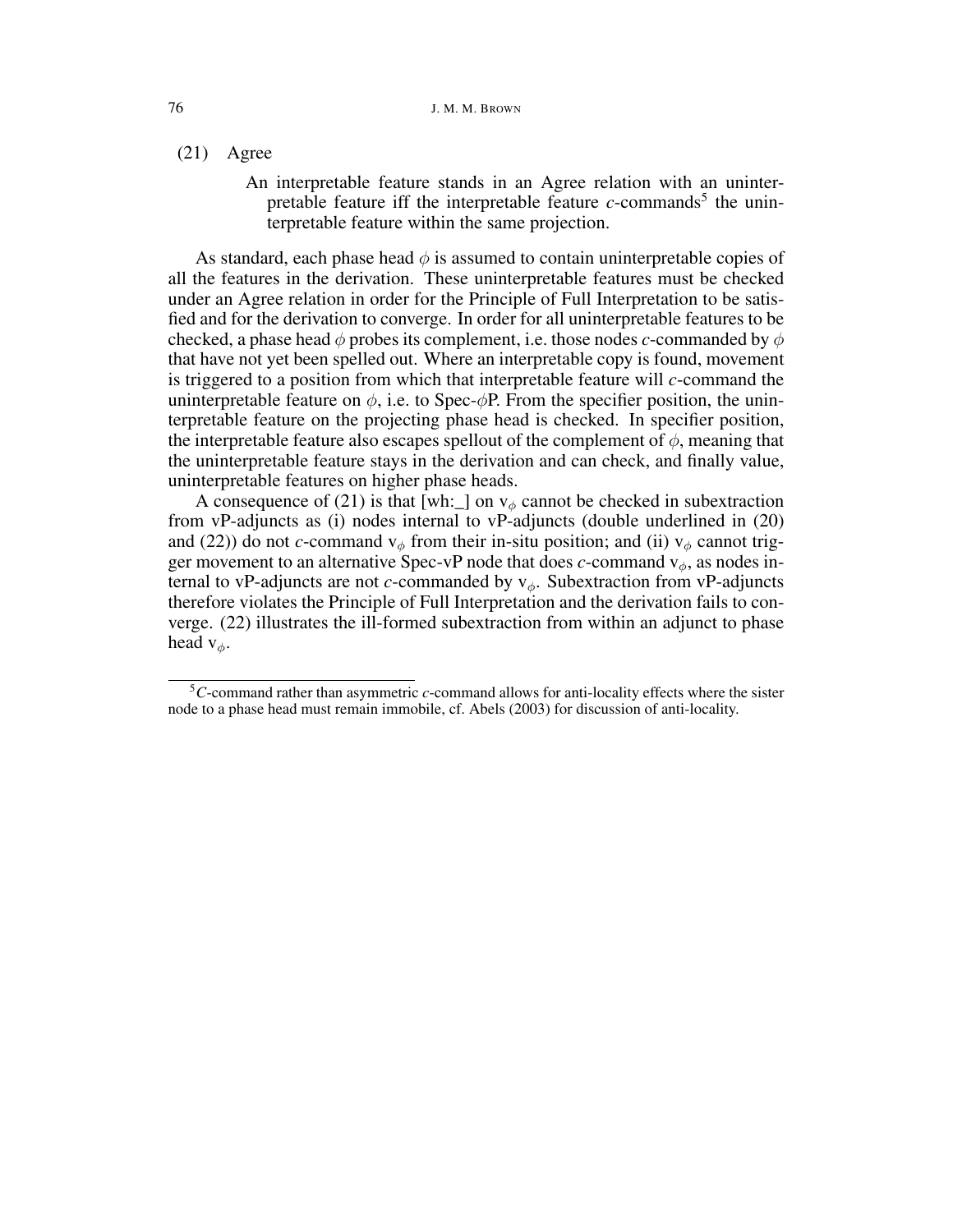

In contrast, nodes internal to VP-adjuncts (underlined in (20), (23), (24) and (25)) are *c*-commanded by  $v_{\phi}$ . Therefore while interpretable features in these nodes internal to VP-adjuncts cannot check [wh: ] on  $v_{\phi}$  from their in-situ position,  $v_{\phi}$  can trigger movement of these features to a *c*-commanding position from which [wh:\_] on  $v_{\phi}$  can be checked. Subextraction from VP-adjuncts therefore satisfies the Principle of Full Interpretation and the derivation converges.

(23) illustrates the derivation for the acceptable extraction from within the participial adjunct in (2a). Here a null preposition acts to combine the matrix and adjunct predicates. It is not necessary that this element be prepositional, only that the element project a phrase heading the adjunct.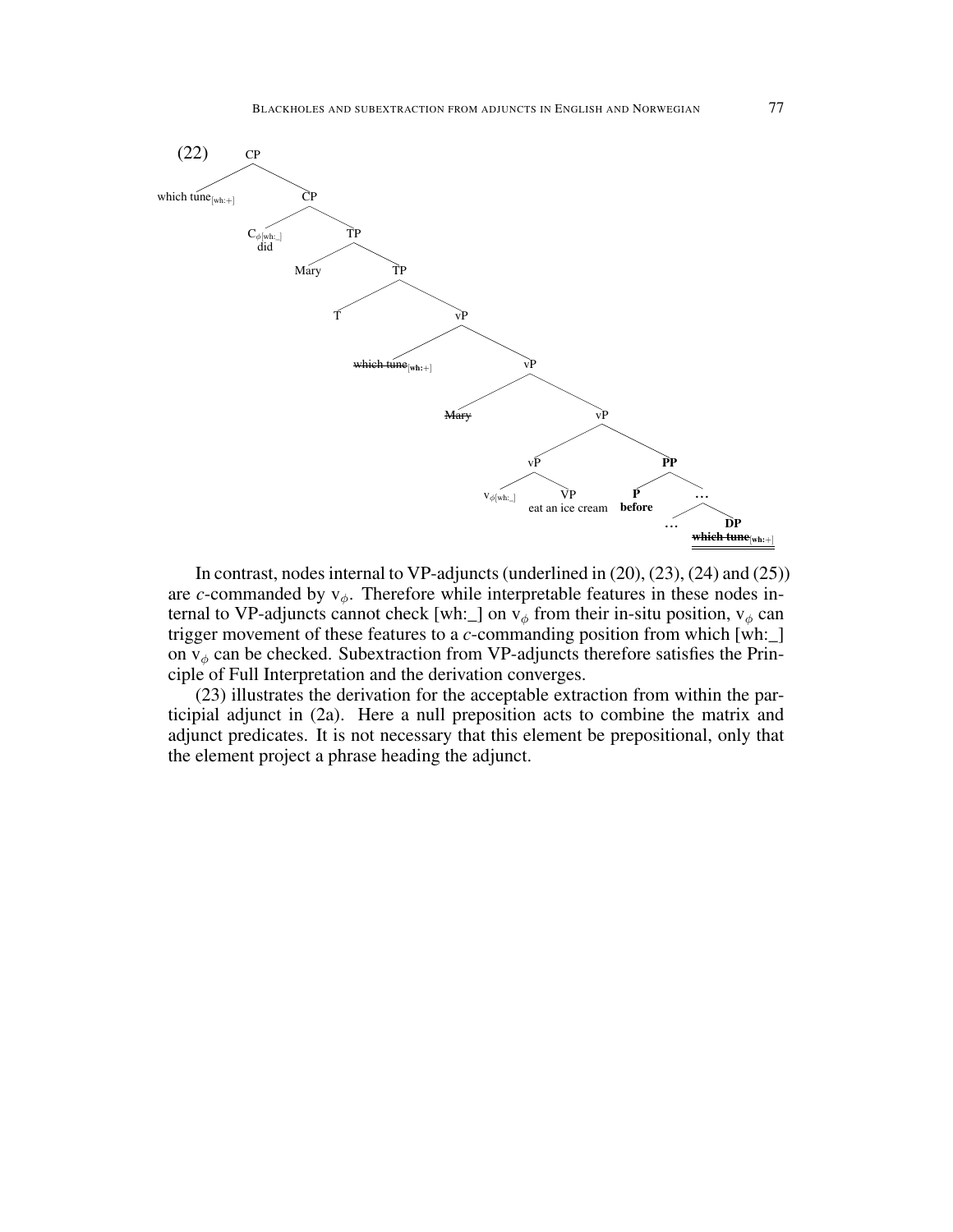78 J. M. M. BROWN



(24) illustrates the derivation for the acceptable extraction from within the pseudocoordinate adjunct in (2b). Here the null preposition is realized by *and*. Again, it is not necessary that *and* be prepositional, only that this element project a phrase heading the adjunct. The question is left open in the present paper whether *and* should constitute a separate lexical entry homophonic to the true coordination *and*, or whether true coordination *and* and pseudo-coordinate *and* should constitute instances of the same lexical entry, adjoined at different positions in Narrow Syntax (true coordination *and* at CP- or vP-level for instance, and pseudo-coordinate *and* at VP-level).

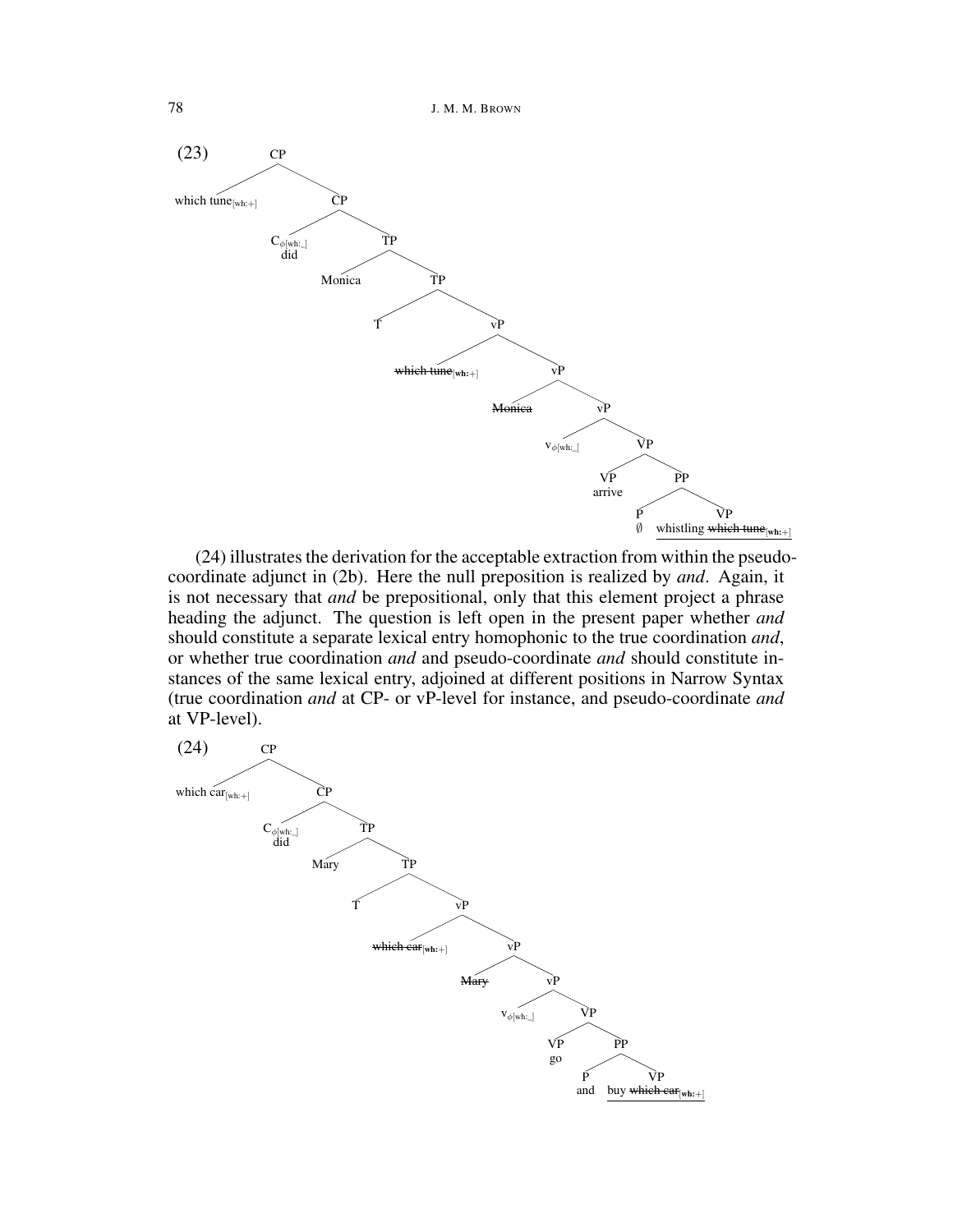(25) illustrates the derivation for the acceptable extraction from within the prepositional adjunct in (2c). Here the adjunct lacks a verbal predicate. The reduced adjunct still remains far enough removed from the phase head  $v_{\phi}$  however to avoid anti-locality effects Abels (2003), where the sister of a phase head is frozen in place.



An alternative account could define the *phase edge* of a phase head  $\phi$  as in (26), with the result that the nodes internal to vP-adjuncts would remain invisible both to computation at  $v_{\phi}$  and at  $C_{\phi}$ , and therefore be stranded in their in-situ position. Not only would the *wh*-feature on  $v_{\phi}$  remain uninterpretable in such an account but also the *wh*-features on higher phase heads, i.e. on  $C_{\phi}$ .

(26) Phase edge (stipulated)

The set of nodes  $\{n_1 \ldots n_x\}$  in  $\phi$ P that dominate, asymmetrically *c*command or stand in an identity relation to  $\phi$ .

However such an account would (i) require an additional stipulation in the form of the definition of phase edge in (26); and (ii) require a departure from the more explanatory standard account of spellout in phase theory. Rather than spellout targeting the complement of the phase head, spellout would have to target the maximal projection of the phase head, and then return the phase edge to the derivation.

In contrast, the account proposed here does not require additional stipulations to standard assumptions about phase theory. It is however crucial under the present analysis that v possess a *wh*-feature. There are three potential arguments in favour of the presence of [wh:  $\Box$ ] on v<sub> $\phi$ </sub>: (i) standardly, phase heads are assumed to contain uninterpretable copies of all interpretable features; (ii) inheritance of *wh*-features is empirically motivated in cases of VP-adjunction, and so the simplest theory is to assume that inheritance takes place in all cases, including in derivations involving vP-adjunction; and (iii) the presence of [wh: ] on  $v_{\phi}$  makes the empirical prediction that if an element is subextracted from the complement of v in addition to the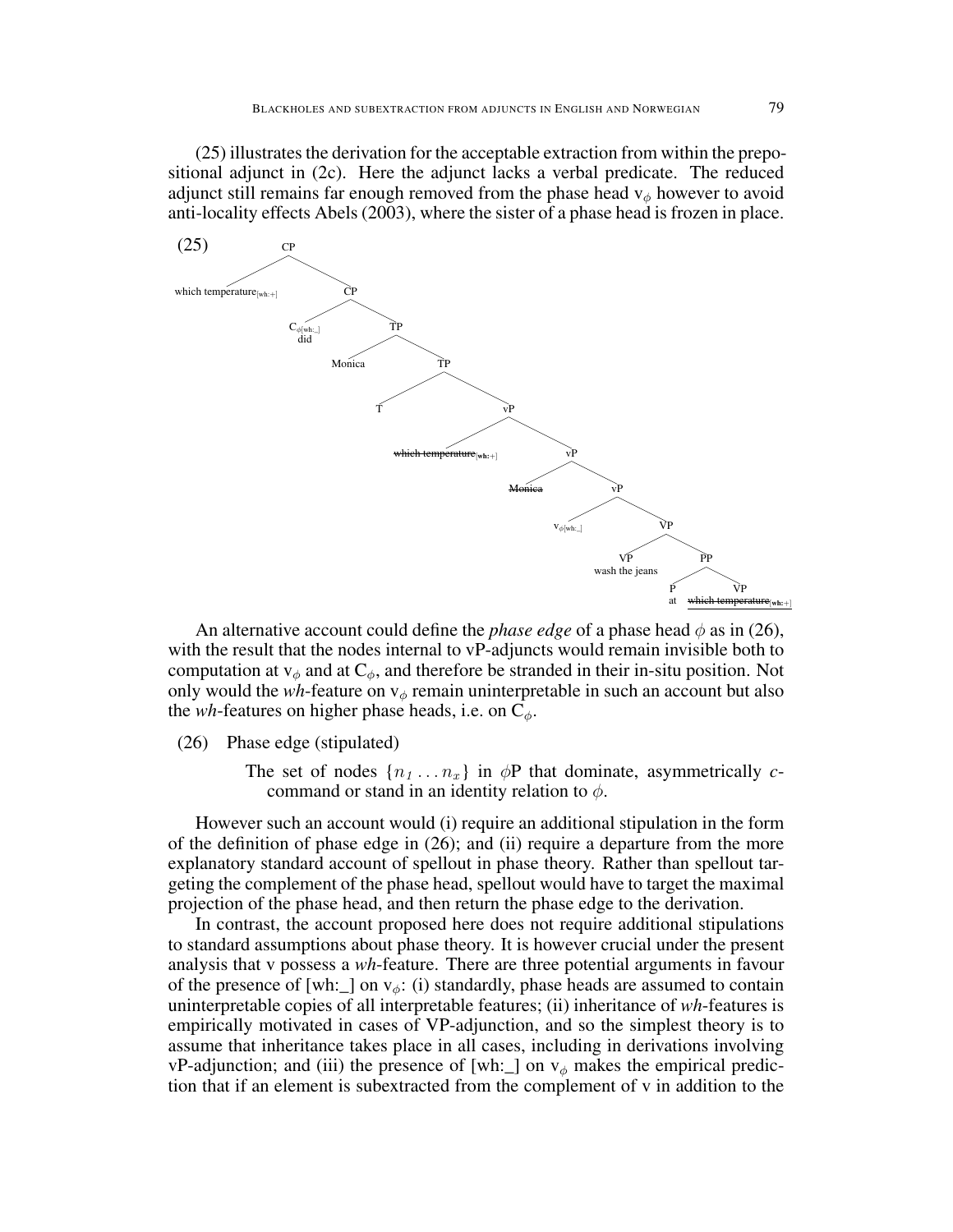nodes internal to vP-adjuncts, the derivation should be well-formed. Potential examples include parasitic gap configurations and across-the-board extraction from coordinate structures.

# **5 Conclusion**

In conclusion, I have argued that semantic licensing of adjuncts should be distinguished from syntactic licensing of adjunct-internal gaps, focusing on single event constructions. Syntactically, I have argued that nodes within the projection of a phase head  $\phi$  that do not *c*-command  $\phi$  and are not *c*-commanded by  $\phi$  cannot be targeted for movement.

## **References**

- Abels, K. *Successive Cyclicity, Anti-locality and Adposition Stranding*. Storrs, CT: University of Connecticut dissertation.
- Borgonovo, C., & A. Neeleman. 2000. Transparent adjuncts. *Canadian Journal of Linguistics/Revue canadienne de linguistique* 45.199–224.
- Cattell, R. 1976. Constraints on movement rules. *Language* 52.18–50.
- Chomsky, N. 2000. Minimalist inquiries: The framework. In *Step by step*, ed. by R. Martin, D. Michaels, & J. Uriagereka, 89–156. Cambridge, MA: MIT Press.
- Chomsky, N. 2001. Derivation by phase. In *Ken Hale: a life in language*, ed. by M. Kenstowicz, 1–52. Cambridge: MIT Press.
- Cormack, A., & N. Smith. 1997. Checking features and split signs. In *UCL Working Papers in Linguistics 9*, ed. by P. Backley & J. Harris, volume 9. UCL: UCL Working Papers in Linguistics.
- Darnell, U. K. *Pseudosamordningar i Svenska: särskilt sådana med verben sitta, ligga och stå*. Stockholm: Stockholms universitet dissertation.
- de Swart, H. 1998. Aspect shift and coercion. *Natural Language and Linguistic Theory* 16.347–385.
- de Vos, M. *The syntax of verbal pseudo-coordination in English and Afrikaans*. Utrecht: LOT: Universiteit Leiden dissertation.
- Déchaine, R.-M. 1993. Serial verb constructions. In *An International Handbook of Contemporary Research*, ed. by J. Jacobs, A. von Stechow, W. Sternefeld, & T. Vennemann, 799–825. Berlin: de Gruyter.
- Ebert, K. H. 2000. Progressive markers in Germanic languages. In *Tense and aspect in the languages of Europe*, ed. by O. Dahl, 605–53. Berlin: Mouton de Gruyter.
- Ernst, T. 2002. *The Syntax of Adjuncts*. Cambridge: Cambridge University Press.
- Fabregas, A., & A. Jiménez-Fernández, 2015. Extraction from gerunds and the internal syntax of verbs. Ms. University of Tromsø and University of Seville.
- Goldsmith, J. 1985. A principled exception to the Coordinate Structure Constraint. In *Papers from the General Session at the Twenty-First Regional Meeting*, ed. by W. Eilfort, P. Kroeber, & K. Peterson, volume 21, 133–143, Chicago. Chicago Linguistic Society.
- Huang, C.-T. J. *Logical Relations in Chinese and the Theory of Grammar*. Cambridge, MA: Massachusetts Institute of Technology dissertation.
- Jin, D. 2014. Coherence and extraction from adjuncts in Chinese. In *Proceedings of the ESSLLI 2014 Student SEssion*, 88–98. ESSLLI.
- Kjeldahl, A. *The syntax of quirky verbal morphology*. Aarhus: University of Aarhus dissertation.
- Moens, M., & M. Steedman. 1988. Temporal ontology and temporal reference. *Computational Linguistics* 2.15–28.
- Platzack, C. 1979. *The Semantic Interpretation of Aspect and Aktionsart: A Study of Internal Time Reference in Swedish*. Foris: Dordrecht.